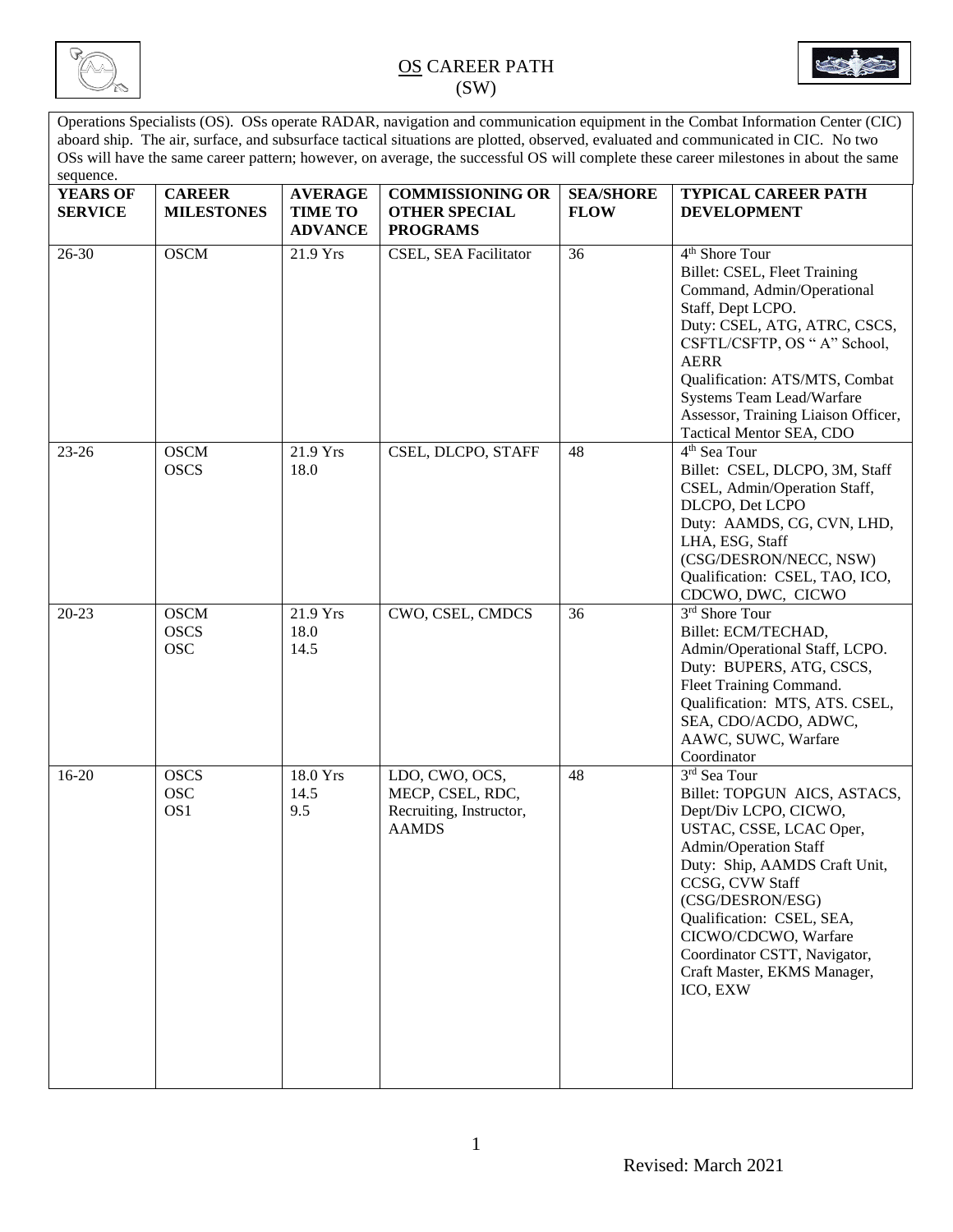



| <b>YEARS OF</b><br><b>SERVICE</b> | <b>CAREER</b><br><b>MILESTONES</b>                  | <b>AVERAGE</b><br><b>TIME TO</b><br><b>ADVANCE</b> | <b>COMMISSIONING OR</b><br><b>OTHER SPECIAL</b><br><b>PROGRAMS</b> | <b>SEA/SHORE</b><br><b>FLOW</b> | TYPICAL CAREER PATH<br><b>DEVELOPMENT</b>                                                                                                                                                                                                                                                                                                                     |
|-----------------------------------|-----------------------------------------------------|----------------------------------------------------|--------------------------------------------------------------------|---------------------------------|---------------------------------------------------------------------------------------------------------------------------------------------------------------------------------------------------------------------------------------------------------------------------------------------------------------------------------------------------------------|
| $12 - 16$                         | <b>OSC</b><br>OS1                                   | 14.5 Yrs<br>9.5                                    |                                                                    | 36                              | 2 <sup>nd</sup> Shore Tour<br>Billet:<br>LCPO/LPO/Warf<br>are Lead<br>Duty: Fleet Training Command<br>(ATG, ATRC, CSCS,<br>CSFTL/CSFTP, A School,<br>SWOS), Admin/Operational Staff<br>Recruiting, RDC, FACSFAC,<br>SSCPAC, NSW.<br>Qualification: GCCS WO, ICO,<br>FNS, MTS, ATS, SDO, CRICO,<br>ADWC, AAWC, SUWC                                            |
| $8-12$                            | OS1<br>OS <sub>2</sub>                              | 9.5 Yrs<br>3.7                                     |                                                                    | 60                              | $2nd$ Sea Tour<br>Billet: LPO, WCS, Air Controller,<br>LCAC Navigator, Ship, (CVN,<br>LHA, CRUDES, LCS, LPD), Sea<br>Special Programs, (PRECOM)<br>Staff, Craft Unit, Staff<br>(CSG/DESRON/ PHIBRON<br>ESG/), NSW.<br>Qualification: AICS/AIC/ASTAC<br>GCCS Oper./WO, COP ADV,<br>TDC, LPO, Watch Sup, FNS,<br>TAC-COM, CIC/CDCWO/Staff<br>Watch Officer, EXW |
| $4 - 8$                           | OS <sub>2</sub><br>OS <sub>3</sub>                  | 3.7 Yrs<br>2.2                                     | STA-21, OCS, MECP,<br>RDC, Recruiting,<br>Instructor               | 36                              | 1 <sup>st</sup> Shore Tour<br>Billet: Admin/Operational Staff<br>Duty: Instructor, Recruiting, RDC<br>FACSFAC, SSCPAC, GAAC.<br>Qualification: GCCS, TDC, ATS,<br>MTS, MRICO, ASDO, ACDO,<br>Area Coord                                                                                                                                                       |
| $1-4$                             | OS3<br><b>OSSN</b>                                  | 2.2 Yrs<br>1.1                                     | STA-21, OCS, MECP,<br>Naval Academy, NROTC                         | 54                              | 1 <sup>st</sup> Sea Tour<br>Billet: Operator.<br>Duty: Ship.<br>Qualification: RADAR Oper,<br>Track Sup, Watch Sup, GCCS<br>Oper, TDC, SCAC, Shipping,<br>Piloting, Air Controller, FNS,<br>AIC/ASTAC/SAC, VMS Oper                                                                                                                                           |
| $1+/-$                            | <b>OSSN</b><br><b>OSSA</b><br>Accession<br>Training | 9 Months                                           |                                                                    | N/A                             | Recruit Training and all schools or<br>training events required to be<br>completed prior to reporting to their<br>first operational command                                                                                                                                                                                                                   |

Notes:

1. "A" School NOT required.

2. Tour at BUPERS 3 as an Enlisted Community Manager (ECM) are for high-performing E8s or E9s. It is a highly competitive tour requiring thorough understanding of the Rating and manning and manpower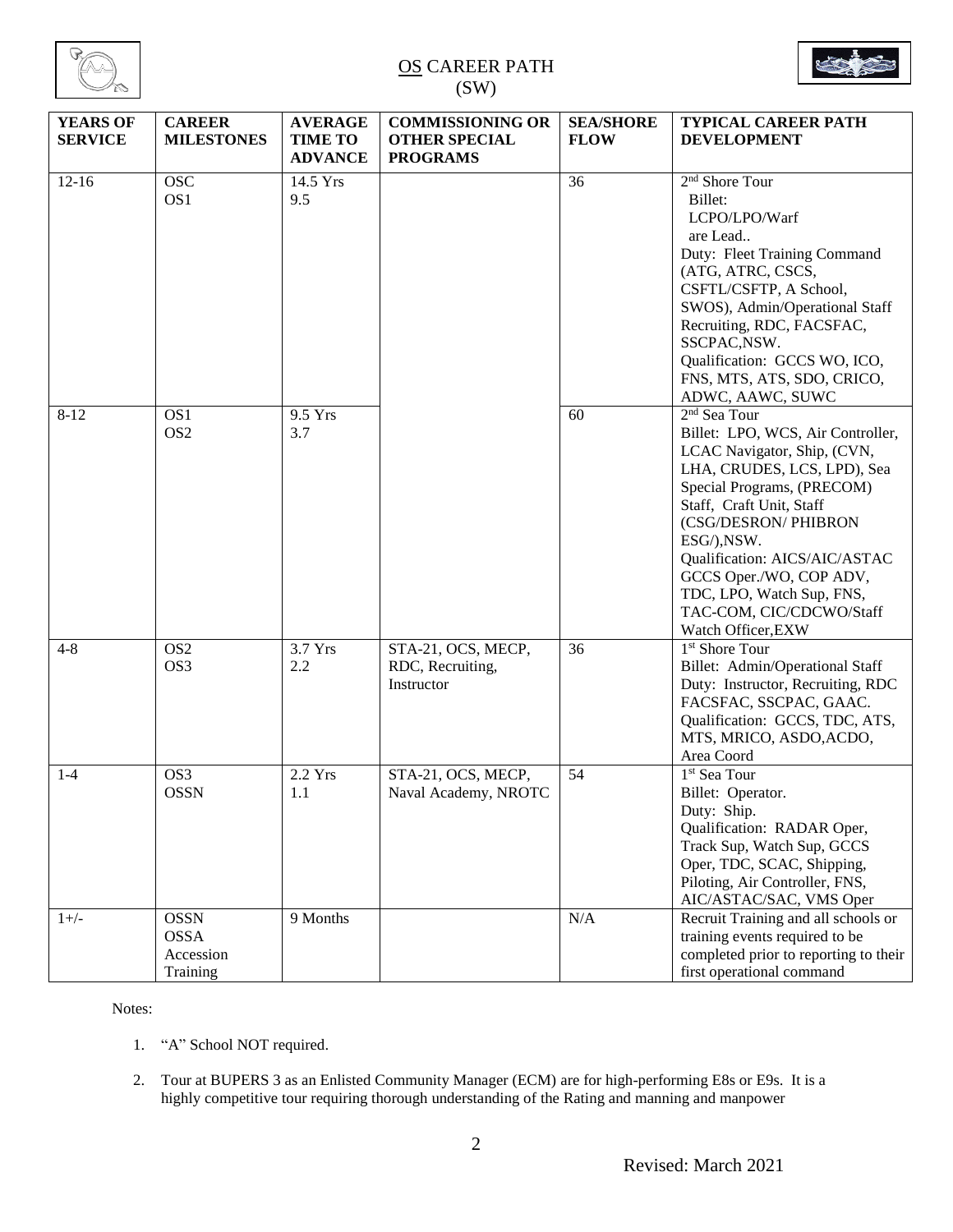

policies. ECMs handle multiple Ratings affecting tens of thousands of Sailors, adjudicate Career Waypoints applications, develop and present advancement quotas, school quotas, accession and strength policies and initiatives for community health. Special consideration should be taken if SCVM is fulfilling and has documented performance in this position.

- 3. Tour at PERS as an "OS" Rating Detailer is a highly competitive tour requiring thorough understanding of the Rating, manning and manpower policies. Special consideration should be taken if SCVM is fulfilling and has documented performance in this position.
- 4. Harbor Pilot(MSC), LCAC Navigator and Craftmaster is a special program that requires an arduous and extended training program to qualify, with billets that have increased responsibility.

Key point: Due to the specialized mission of these programs and based on NEC requirements, Sailors are required to re-tour in these communities in order to obtain certain NECs. Though not a closed-loop community, transferring from sea to shore, or shore to sea inside of these programs, is highly desirable and sometimes required because it recycles experience within the program. Due to these factors, staying in these communities should not be considered a negative factor or detractor.

- 5. Consideration should be given to sailors who have displayed sustained superior performance while serving in Naval Special Warfare (NSW) assignments. These assignments include, but are not limited to, Naval Special Warfare Command, NSW Groups, NSW Units, SEAL Teams, Boat Teams and NSW Logistical Support Units. Such assignments may not be typical of the traditional career path, yet still provide unique leadership and career enhancing opportunities valuable to a well-rounded naval career.
- 6. Acronyms
- a. GAAC- Geographic Area Assignment Coordinator (FACSFAC)
- b. MRICO- Maritime Regional Interface Control Officer
- c. AAMDS- Aegis Ashore Missile Defense System
- d. DWC- Defense Weapons Coordinator (ACDS LHD)

The Littoral Combat Ship (LCS) is a Sea Special Program that uses a Train to Qualify (T2Q) concept. These Sailors will be in a T2Q (ACC 106) status while they receive the unique training required to fill these hybrid billets. LCS' hybrid billets require significant training time, up to 18 months. Periodic and transfer evaluations while in T2Q will normally be "Not Observed" or will lack competitive rankings. T2Q time does not count against sea tour requirement. Sea shore flow may appear abnormal due to significant training time required. "Off-hull" time is used for unit level training, qualification, technical schools, and leave. Unplanned losses may cause a Sailor to transfer from one crew to another crew and should not be seen as negative.

### a. Shore duty

- COMLCSRONONE and COMLCSRONTWO are the LCS ISIC's and are responsible to train and certify crews in most mission areas. ISIC training teams are similar to Afloat Training Group (ATG) in their scope of responsibility to train and certify.
- LCS is not a closed-loop community. Transferring from sea to shore, or shore to sea, is highly desirable because it recycles experience within the program.
- The Littoral Training Facility (LTF) provides the unit level training that is traditionally conducted during basic and intermediate phase. LTF scores are equivalent to ATG level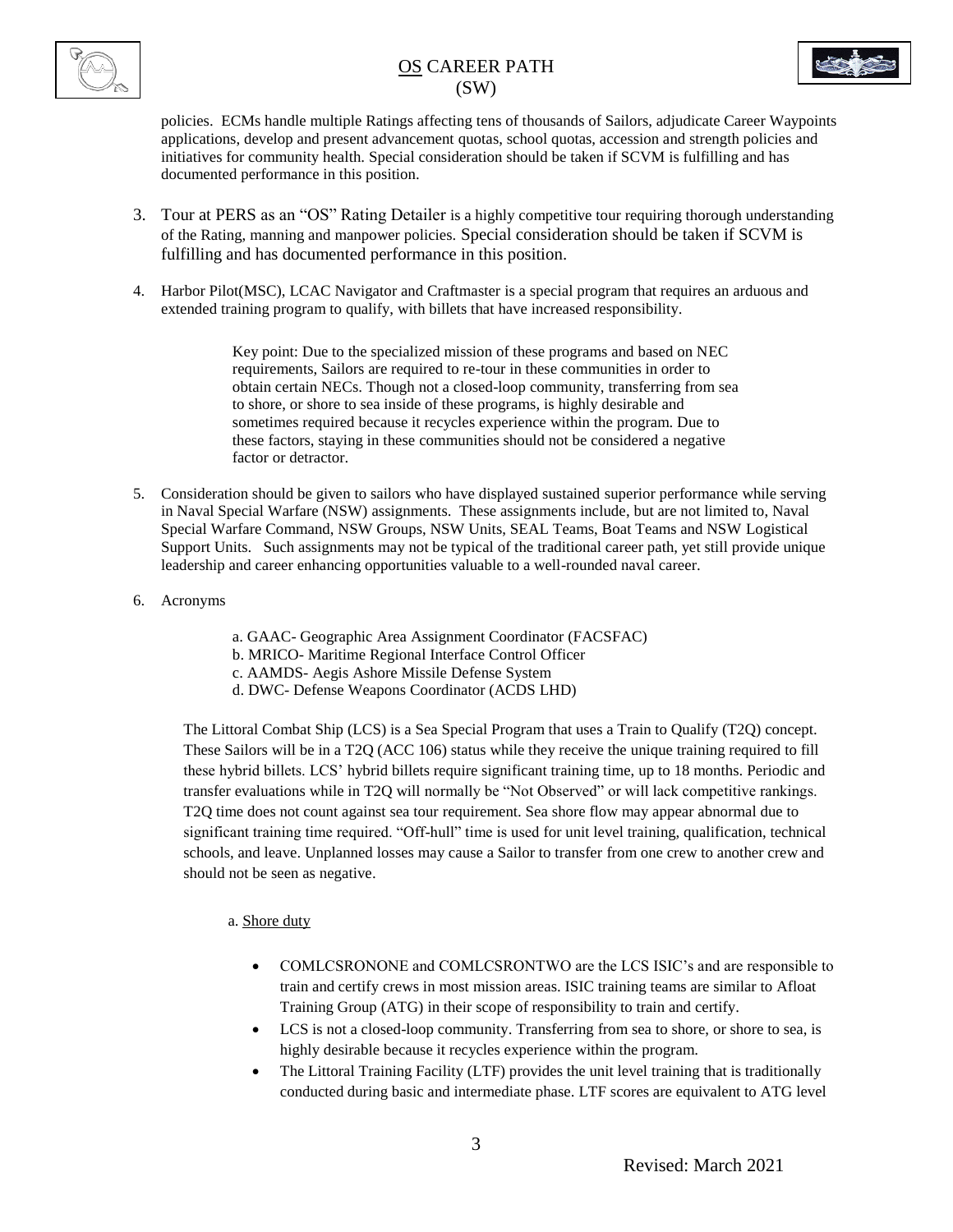



warfare area drills and inspections.

#### b. Mission Packages

- Per CNO direction, Surface Warfare (SUW), Antisubmarine Warfare (ASW), and Mine Warfare (MIW) Mission Packages permanently merged with "core" crews. This will reflect as a mid-tour UIC shift and is not derogatory.
- Before the merger, Mission Packages were independent from the crew with their own OIC and SEL, similar to deployed helicopter detachments. Any qualification of crew watch stations (DSO, CSM) was outside of their normal scope of duty.

#### c. Watch equivalents and acronyms

- CSM Combat Systems Manager (only on the Independence variant. LCS-2, LCS-4, LCS-6, LCS-8 etc.). CSM combines the duties of SUWC, EW Sup, RSC, and CSRO.
- DSO Defensive Systems Operator (only on the Freedom variant, LCS-1, LCS-3, LCS-5, LCS-7 etc.). DSO combines the duties of SUWC, EW Sup, RSC, and CSRO.
- FNS Force Net Supervisor combines duties of TDC, ID OP.
- TAC-COM- Tactical Communications combines duties GCCS, TDC, ID OP.
- JOOD Significant responsibility in LCS due to limited number of underway bridge watchstanders.
- MPC Mission Package Coordinator.
- MPCE Mission Package Computing Environment.

#### **Considerations for advancement from E6 to E7**

1. Sea Assignments (all)

- Should be LPO or Work Center Supervisor
- ESWS or any warfare devices available at current command
- Should be qualified Piloting, Shipping, Watch Officer (BATTLE, BMD, CDC, CIC, TOP)
- Should be Qualified Warfare Coordinator (AAWC, ADWC, ASUWC)
- \*\*Advanced Qualifications (AICS, AIC, ASTAC, ICO, LCAC Navigator)
- Should be Qualified CIC/CDC Team Member (ASW, BMD, LRTT, NSFS, RADNAV/Sea & Anchor Team, SAR, Amphibious Boat Control)
- Qualified Training Team Member with documented performance (ATTT, FPTT CSTT, DCTT, SNTT/STT, ITT, LCCTT)
- Documented Command Collateral Duty performance (Watch Bill Coordinator, CFL, Career Counselor, DAPA, SAPR)
- Documented FCPOA performance whether elected position or involvement Sailor 360 involvement
- Documented Sailor 360 performance whether elected position or involvement
- CICWO, ADWC/AAWC, SUWC Qualified
- Assistance Watchbill Coordinator
- 2. Shore Assignments (all)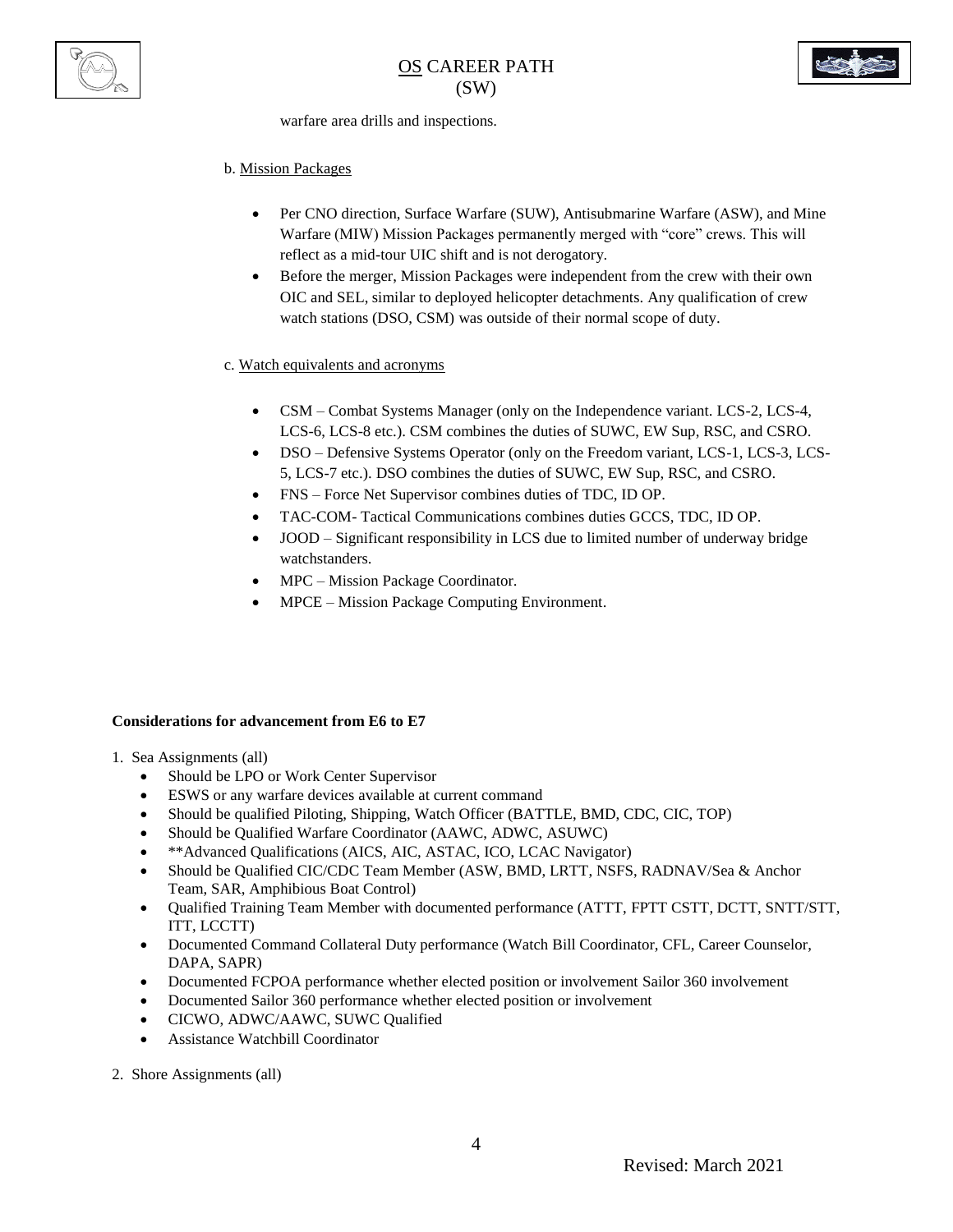



- Training Commands (Afloat Training Group, AEGIS Training and Readiness Center, Center for Surface Combat Systems, Expeditionary Warfare Training Group, Navy Expeditionary Combat Command, Navy Education and Training Command)
- Detailer
- RDC (Should attain MTS at completion-all ranks)
- Recruiter (should be LPO)
- Training Teams (NFMT/CSCS/EWTG/NECC/NETC)
- ATG (ATS/MTS completion)
- Instructor Duty, Course Curriculum Model Manager (C2M2) or equivalent (Shall attain MTS qualification, if assigned to Afloat Training Group Command shall attain ATS qualification)
- Documented FCPOA/Sailor 360 performance whether elected position or involvement
- Documented Command Collateral Duty performance (ATS/MTS Coordinator, CFL, Career Counselor, DAPA, MWR, SAPR
- OOD (I/P) or Staff Duty Officer

### **Considerations for advancement from E7 to E8**

- 1. Sea Assignments (all)
	- Should be Div, Det or Dept LCPO
	- Should be qualified Piloting and Platform Specific Watch Officer (BATTLE, BMD, CDC, CIC, TOP)
	- Should be qualified Platform Warfare Coordinator (AAWC, ADWC, ASUWC, DSO(LCS), CSM(LCS) FNS)
	- Should be qualified Command Training Team Leader (CSTT, ITT, LRTT,SNTT/STT, LCCTT) with documented performance
	- Section leader, and other outside the normal scope (ie ATTWO)
	- ESWS or any warfare devices available at current command
	- Documented CPO/CPOA involvement whether elected official or involvement CPOA involvement
	- Documented Command Collateral Duty performance (CFL, CMEO, CRT, DAPA, MWR, SAPR)
	- Documented Sailor 360 involvement whether elected position or involvement
	- Enlisted watchbill coordinator/Section Leader
	- Senior Enlisted Section Leader (SESL) (CVN)

#### 2. Shore Assignments (all)

- Detailer, Rating Specialist
- TYCOM or ISIC assignment (Force "OS"/AIC/DESRON ASTAC)
- Instructor Duty, Div LCPO of Instructors (should attain MTS)
- Fleet Area Control and Surveillance Facility (MRICO, ICO, OPAREA Scheduler)
- LCPO OS "A" School/"C" School
- RDC
- Training Teams (NFMT)
- ATG (CSTL)
- CDO Qualified
- Documented FCPOA/Sailor 360 performance whether elected position or involvement
- Documented Command Collateral Duty performance (ATS/MTS Coordinator, CFL, Career OOD (I/P) or Staff Duty Officer

#### **Considerations for advancement from E8 to E9**

1. Sea Assignments (all)

- Dept or Det LCPO/Senior Enlisted Advisor (Aegis Ashore/Staff)
- Should be qualified Platform Specific Watch Officer (BATTLE, BMD, CDC, CIC, TOP)
- Should be qualified Force or Platform Specific Warfare Coordinator (AAWC, ADWC, ASUWC,DSO(LCS, CSM LCS, FNS)
- TAO, Section Leader, and other outside the normal scope (ie ATTWO).